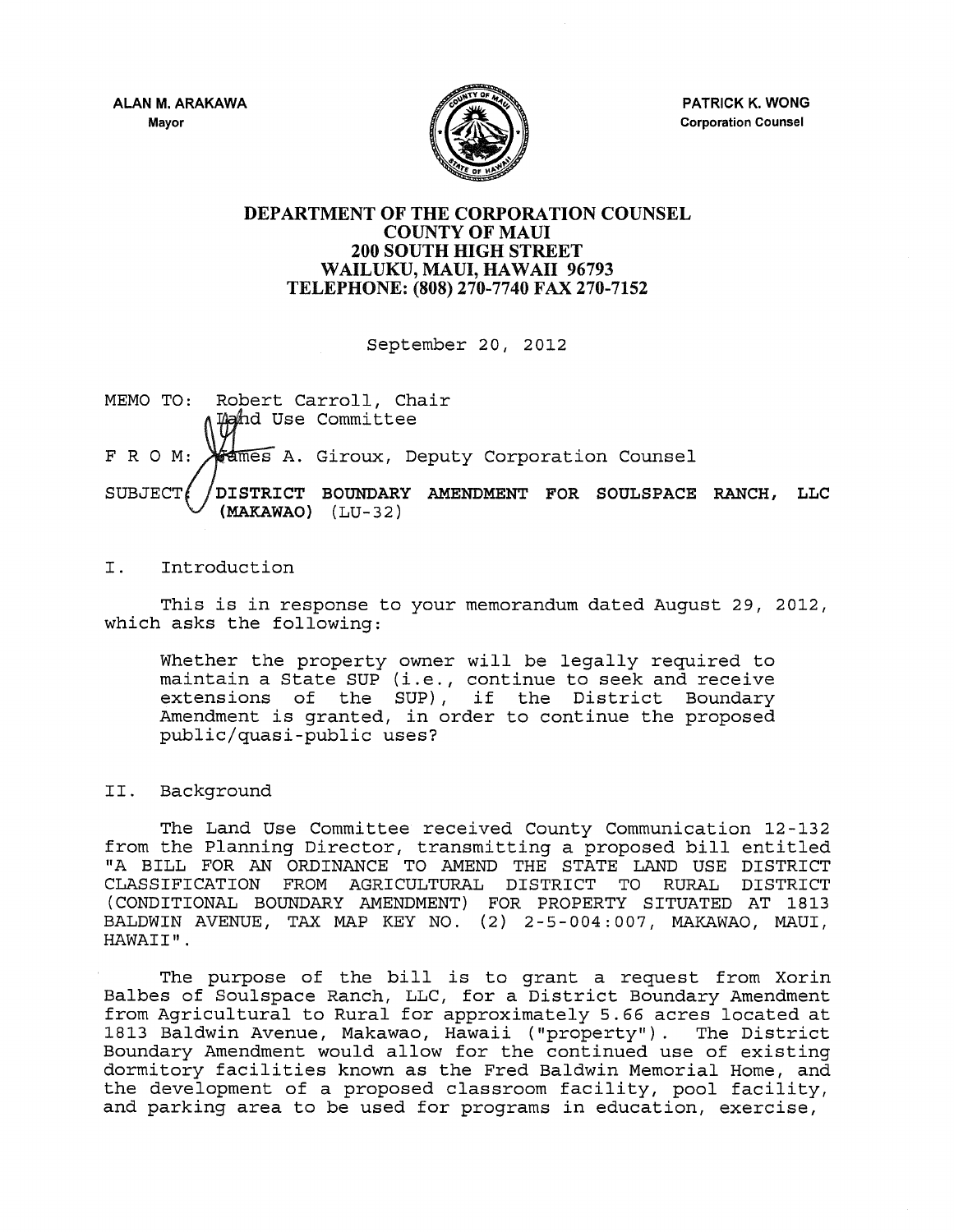Robert Carroll, Chair Land Use Committee Page 2 September 20, 2012

yoga, metaphysics, water sports training, and Hawaiian cultural practices.

The property is currently in the State Agricultural District and was granted a State Special Use Permit by the Maui Planning Commission for the proposed uses.

In the "MAUI PLANNING DEPARTMENT'S REPORT TO THE MAUI PLANNING COMMISSION", on page 14, the Department notes that "the Paia-Haiku Community Plan requires Special Use Permits for public/quasi-public uses in the State Rural District."

III. The Paia-Haiku Community Plan alone will not require Soulspace Ranch, LLC, to maintain a State Special Use Permit

The Paia-Haiku Community Plan Land Use section states in relevant part:

B. Goals, Objectives, Policies and Implementing Actions

Policy recommendations for the Paia-Haiku Community Plan region have been developed to guide decision making in a number of subject areas having community-wide impact. Simply interpreted, the goals are those broad statements which identify a preferred future condition. The objectives and policies specify steps and measures to be taken to achieve the stated goal. Finally, the implementing actions identify specific programs, project implementing actions identify specific rmprementing actions ruentify specific programs, project<br>requirements, and activities necessary to successfully accomplish the desired goal.

## LAND USE

## $Goal$

A well-planned community that preserves the region's small town ambience and rural character, coastal scenic vistas, and extensive agricultural land use, and accommodates the future needs of residents at a sustainable rate of growth and in harmony with the region's natural environment, marine resources, and traditional uses of the shoreline and mauka lands.

## Objectives and Policies<sup>1</sup>

 $\bullet$  ,  $\bullet$  ,  $\bullet$  .

<sup>1</sup>There are 17 "Objectives and Policies in the Land Use section.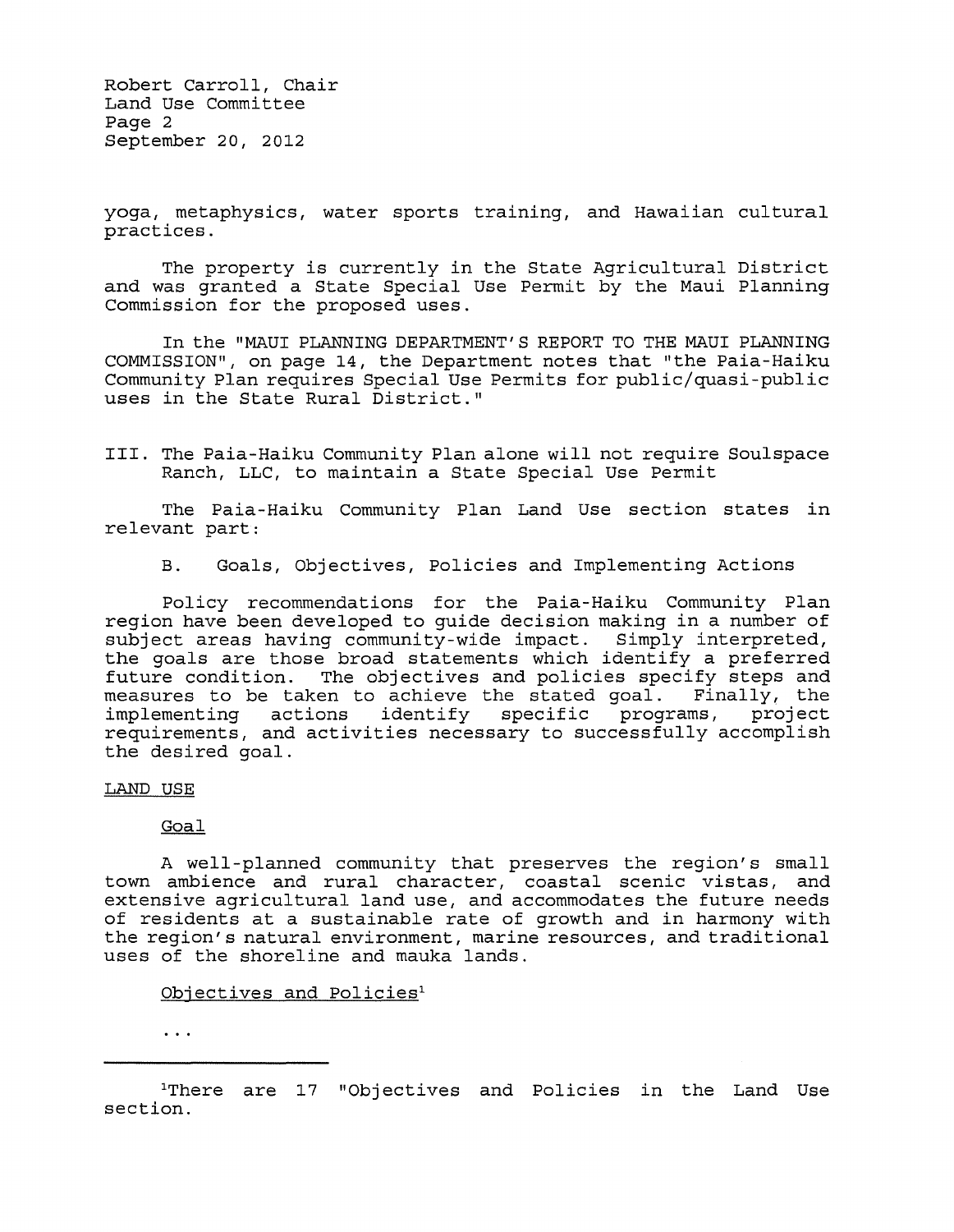Robert Carroll, Chair Land Use Committee Page 3 September 20, 2012

> 16. Require Special Use Permits for public/quasi-public uses in the State Rural District.

 $\ddotsc$ 

 $\sim$   $\sim$   $\sim$ 

Implementing Actions<sup>2</sup>

 $\bullet$  ,  $\bullet$  ,  $\bullet$ 2. Adopt rules requiring Special Use Permits for public and quasi-public uses in the State Rural District.

To date the County has not passed rules or legislation to require Special Use Permits for public and quasi-public uses in the State Rural Districts.

As long as the County defines the proposed use as "quasipublic" it would be a permitted use in the rural districts.<sup>3</sup> A special use permit would only be required if the use was not a permitted use. HRS § 205-6 allows the county planning commission to permit certain unusual and reasonable uses within rural districts for uses other than those for which the district is classified. In this case even if told to get a special use permit pursuant to the community plan, there would be no criteria to review the permit as it is already a permitted use.

IV. Conclusion

The community plan cannot mandate a change in state law absent a change in legislation. The applicant is not required to get a special use permit for a use that is permitted in the district. Upon the granting of a District Boundary Amendment Agricultural to Rural the State Special Use Permit would be

2There are 7 "Implementing Actions" in the Land Use Section

<sup>3</sup>HRS § 205-5(c) states in relevant part: Unless authorized by special permit issued pursuant to this chapter, only the following uses shall be permitted within rural districts: (3) Public, quasipublic, and public utility facilities.